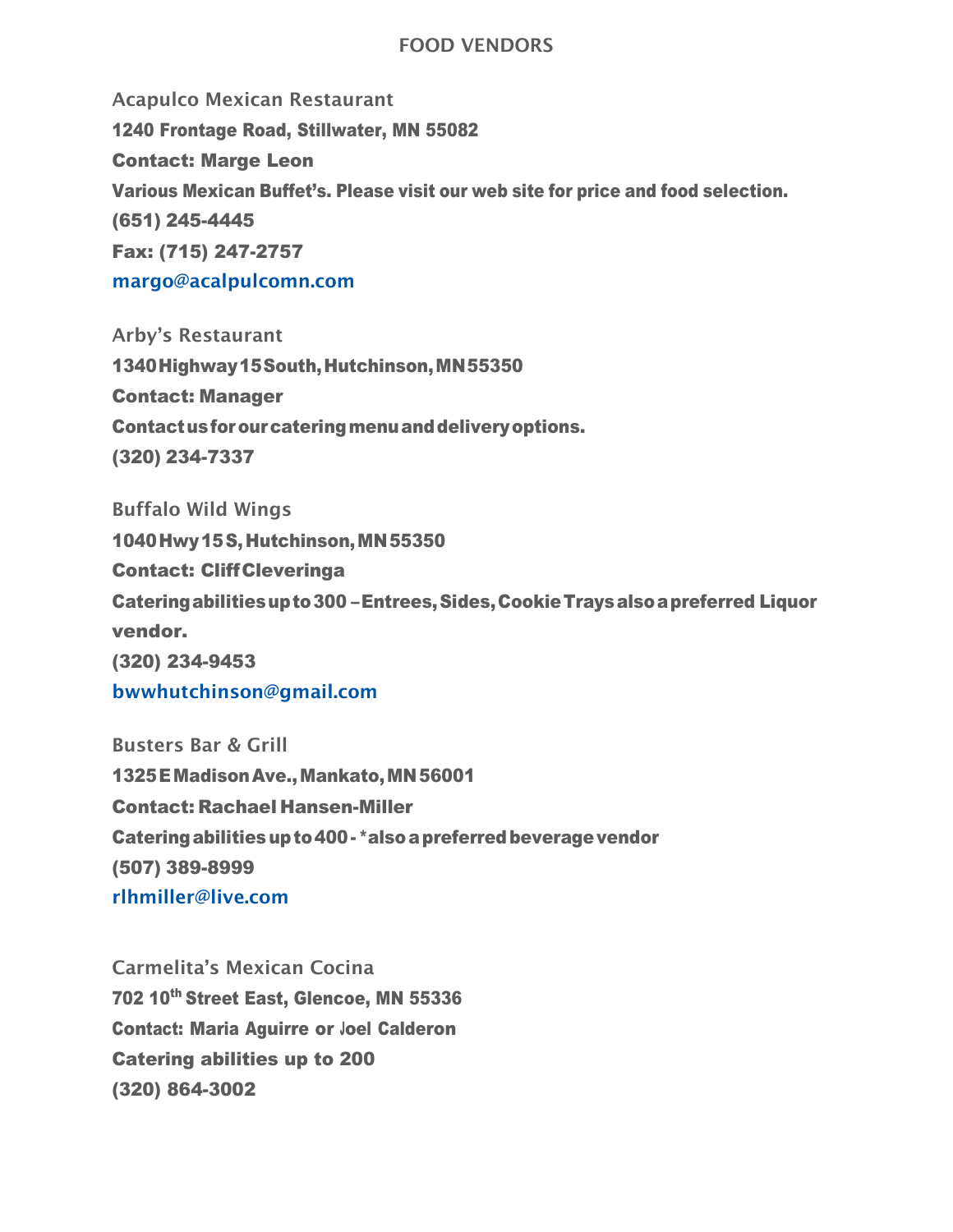**Cashwise** 1020Highway15South,Hutchinson,MN55350 Contact: DeliDepartment Cashwise is able to cater large groups numbering up to 1000. (320) 587-7655 – ask for Deli

Chef Craig's Catering 148WestMain,Arlington,MN55307 **Contact: Craig Bullert** Chef Craig caters every type of event from elaborate wedding receptions and galas tocorporateretreatsandholidayparties. Wefashionacustomizedmealof comfortable food to create a memorable experience. (320) 583-7329 [chefcraigscatering@gmail.com](mailto:chefcraigscatering@gmail.com) [www.facebook.com/ChefCraigsCatering](https://www.facebook.com/ChefCraigsCatering) [www.chefcraigscatering.com](http://www.chefcraigscatering.com/)

Creative Catering 405MainStreetEastP.O.Box176,Rice,MN56367 Contact: MarkLarson The Old Creamery Cafe Creative Catering Tailored to Your Taste! (320) 393-4100 Fax: (320) 393-4431

Culver's 1510 Montreal Street SE, Hutchinson, MN 55350 Servinglunchesanddinnersofanysize.Visitourwebsiteforourcatering selections. Specializing in Cold Cut Sandwiches, Fried Chicken, and Beef Pot Roast with several sides. (320) 234-8333 Fax: (320) 234-8339 [hutchinsonculvers@yahoo.com](mailto:hutchinsonculvers@yahoo.com)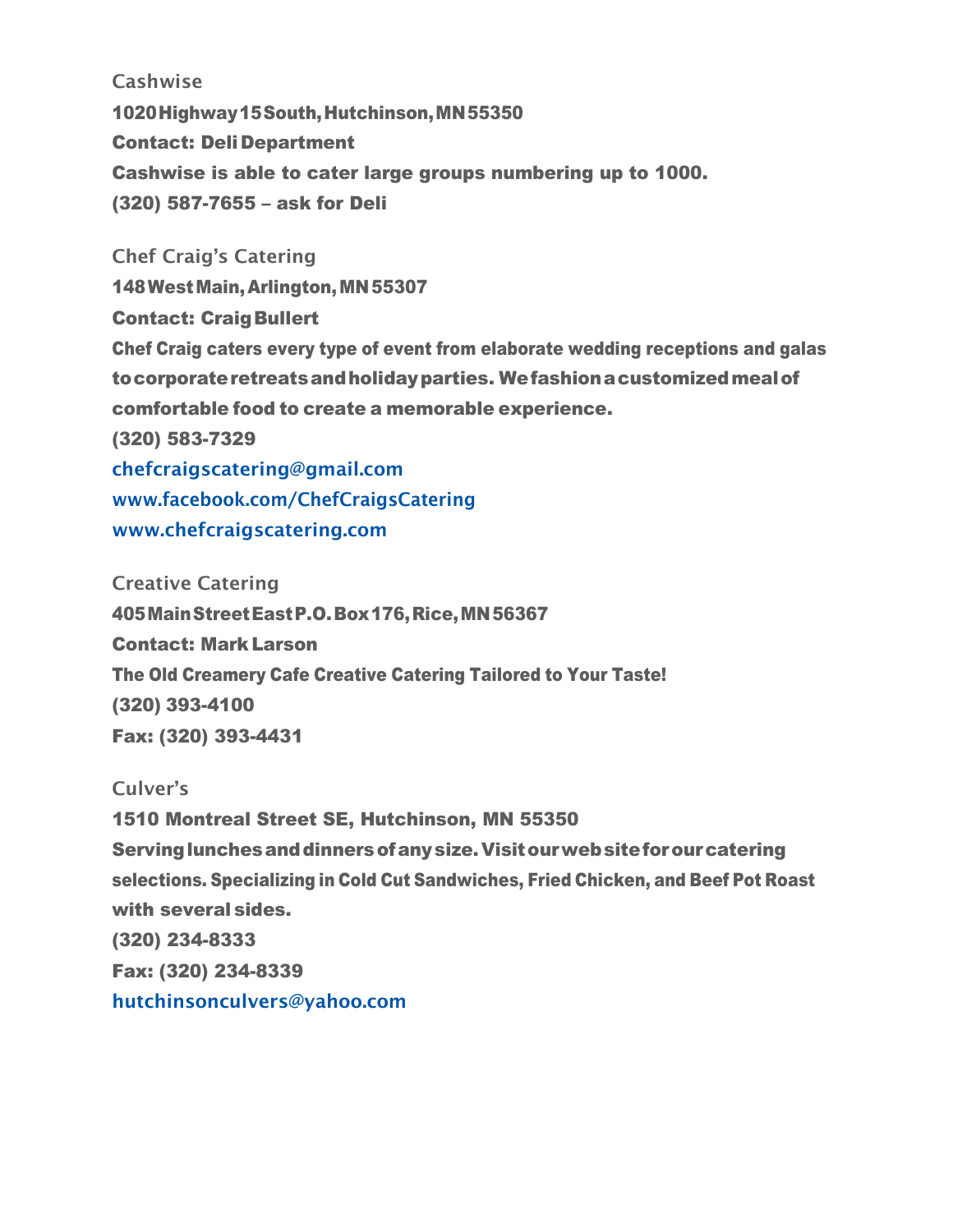The DOBO's Danny's Catering Inc. 4425 Highway 55, Lorreto, MN 55340 Contact:Mr.DanorMs.PhyllisDoboszenski The DOBO's serving capacity is 400. Call for further information. (763) 479-4063 Fax: (763) 479-3032 [Dpdobo@aol.com](mailto:Dpdobo@aol.com)

Domino's Pizza 111MainStreetSouth,Hutchinson,MN55350 Contact: Mr. Pete Wendolek or Mr. Richard Dupont Domino's Pizza offers fresh pizza, breadsticks, buffalo wings, cheese bread and cinastix. Call for group discounts. 15% will be invoiced separately. (320) 587-7070 [waconiapie@aol.com](mailto:waconiapie@aol.com)

Elbows Allowed Distinct Catering PO Box 673, Cokato, MN 55321 Contact: Mary Piepenburg All our menu items are HOMEMADE! Call for our variety of menu choices. (320) 286-6195 (612) 845-6573 [elbowsallowed@gmail.com](mailto:elbowsallowed@gmail.com)

Flank Steakhouse 14 Main St S, Hutchinson, MN 55350 Contact: Vincent Maertz Simple. Elevated. Extraordinary food. (763) 310-9862 [vince@flanksteakhouse.com](mailto:vince@flanksteakhouse.com)

Hillcrest Cafe and Catering 13350 Highway5and25, Norwood, MN 55368 **Contact: Ms. Lori or Mr. Rodney Manthey** Call Hillcrest for more information concerning your catering needs. (952) 467-2777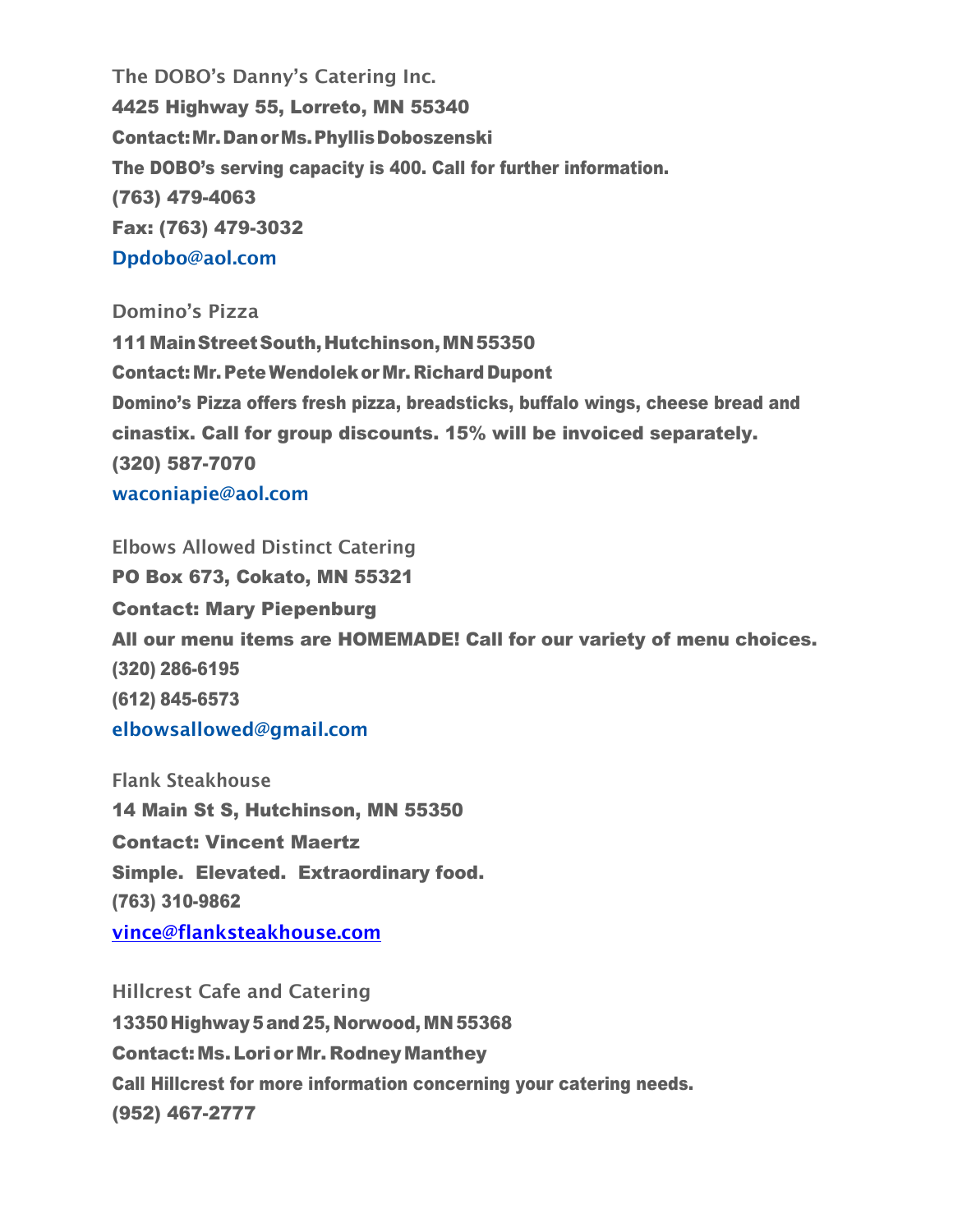Hollywood Sports Complex 15950 CO Rd 112, Watertown, MN 55388 Contact: Joe P. Swartzer (\*also a registered beverage vendor) (952) 955-2424

InnovativeCateringSolutions,LLC 9375 Fenning Ave NE, Monticello, MN 55362 Contact:Ms.TammyTorborg(owner) Homestylecooking!Servingupto400.Pleasevisitourwebsiteforourentiremenu. (763) 528-0380 [Innovativecateringsolutions@izoom.net](mailto:Innovativecateringsolutions@izoom.net) [www.innovativecateringsolutions.com](http://www.innovativecateringsolutions.com/)

Joanie's Catering, LLC

213 North High Drive Apt 110, Hutchinson, MN 55350 Contact: Ms. Joan R. Halter Joanie's Catering can help you with all your catering needs. Unlimited serving capacity. (320) 282-1821 [joaniescatering@yahoo.com](mailto:joaniescatering@yahoo.com) [www.joaniescatering.com](http://www.joaniescatering.com/)

Joni's Restaurant & Catering 24 North Minnesota, New Ulm, MN 56073 Joni's Restaurant & Catering is capable of serving up to 1000 people. Please call and check out the menu possibilities which are endless! (507) 359-2018

Larson Catering 31070-580th Ave., Grove City, MN 56243 Contact: ChrisLarson No serving size limitations. Simple to elegant, we work within your budget. BBQ available. References. [\(320\) 693-3028](mailto:heatherlandreville27@gmail.com) [Cell: \(320\) 221-2639](mailto:heatherlandreville27@gmail.com) [larsoncatering@gmail.com](mailto:larsoncatering@gmail.com) [www.larsoncatering.net](http://www.larsoncatering.net/)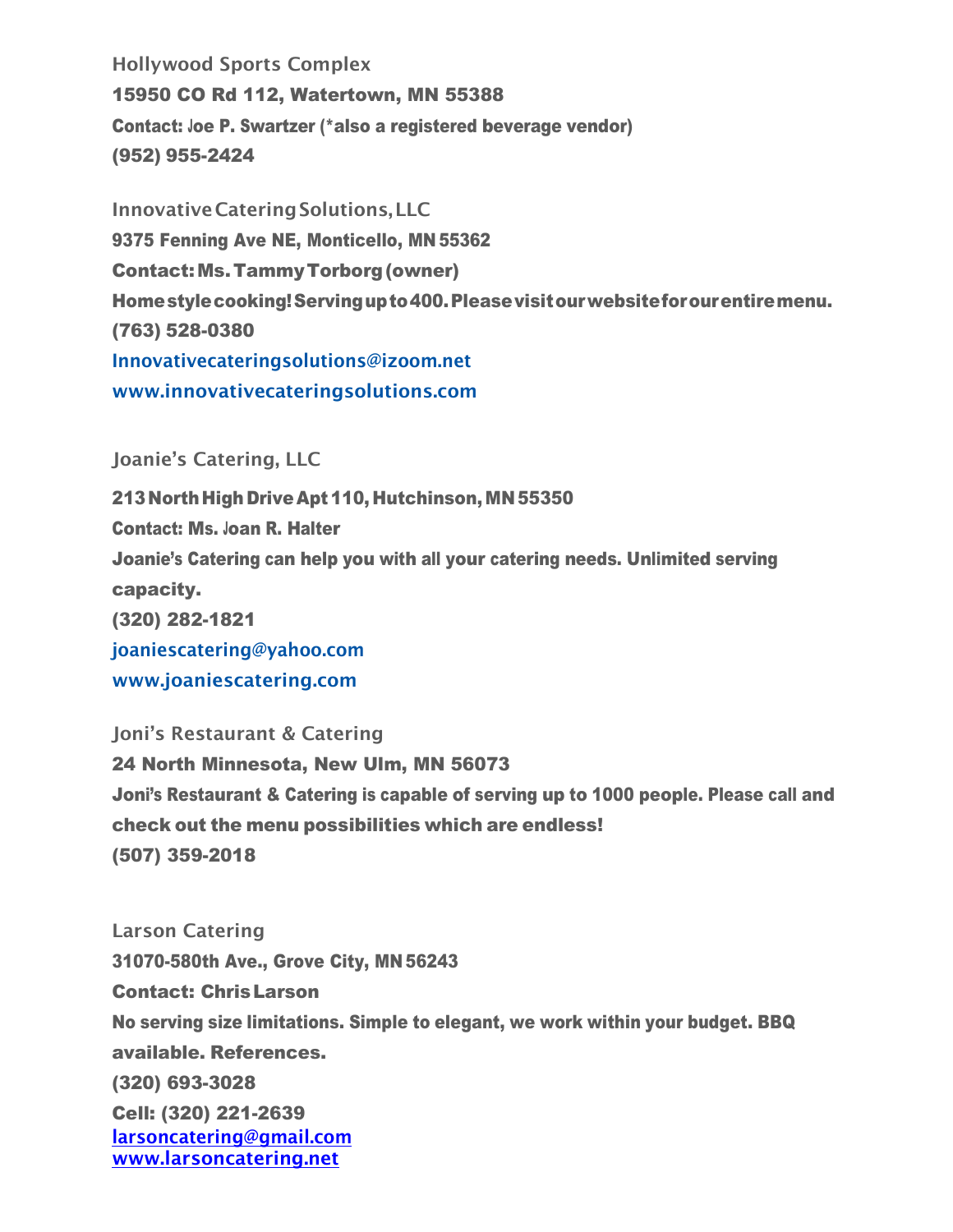Lottie's Mini Donuts 16923 Huber Ave, Clearwater, MN 55320 Contact: Dave or Linda Mors Make your event special with Lottie's (612) [240-6922](mailto:larsoncatering@gmail.com) (320) [558-6575](http://www.larsoncatering.net/)

Main Street Sports Bar 16MainStreetNorth, Hutchinson,MN55350 Contact: AngelaKaufmann Call toinquireaboutourvarietyofpizzasavailable. (507) 389-3003 [mssb.ryan@yahoo.com](mailto:mssb.ryan@yahoo.com)

Muddy Cow 35 3rd Ave SE, Hutchinson, MN 55350 (320) 455-8034

Najwa's Catering 1 Civic Center Plaza, Mankato, MN 56003 [Contact: Najwa Massad or P](http://www.massadgroup.com/)atty Blom Najwa's Catering offers a variety of meals served Buffet style. Please visit our full menu on our web site. (507) 389-3003 [pblom@alltelcenter.com](mailto:pblom@alltelcenter.com) [www.massadgroup.com](http://www.massadgroup.com/)

North Star BBQ [840 Century Ave, Hutchinson, M](mailto:northstarbbq@hotmail.com)N 55350 Contact: Peter Neubauer Breakfast, lunch and dinner. Unlimited serving size. Pulled pork, brisket, ribs, prime rib, shrimp…call for more information. (612) 720-5390 [www.northstarbbqhutchinson.com](http://www.northstarbbqhutchinson.com/)

Pizza Ranch 1320Hwy15South,Hutchinson,MN55350 Contact: CateringManager Catering abilities up to 400 (320) 587-0123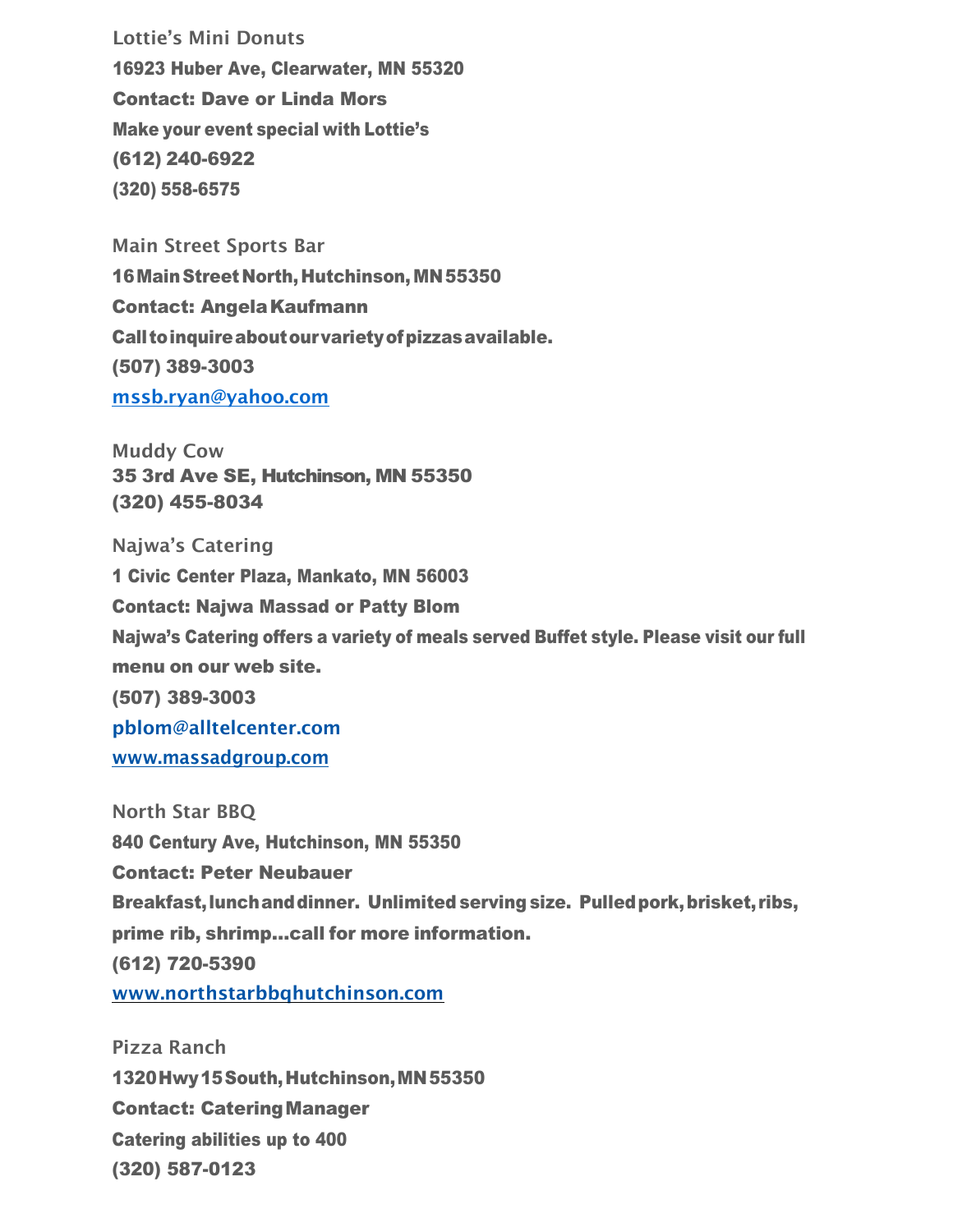[Prime Deli & Restaurant](mailto:meyerroberts6@gmail.com) 4224 Minnetonka Blvd., St. Louis Park, MN 55416 Contact: Meyer Roberts Catering abilities up to 500 (952) 303-5813

Red's Cafe 221 Nelson Blvd Box 335, Montrose, MN 55363 Contact: Larry or Diane Miller For Red's Café no job is too large or too small. BBQ. Reasonable prices. Dependable Service (\*also a registered beverage vendor). (763) 675-3511 Cell: (320)543-2991 Fax: (320)543-2269 [redscafe@eart.net](mailto:redscafe@earthlink.net) [www.redscafe.net](http://www.redscafe.net/)

Short Stop Restaurant 3701 – 3rd St. N., St Cloud, MN 56303 Contact: Byron Bjorklund (320) 251-0716

Skoog Catering 1250HighwayAvenue, BirdIsland,MN55310 Contact: Ms. Diane Skoog Skoogcateringiscapableofservingupto250peopleforanyevent,includingmtgs, & receptions. (320) 365-4055

Sonora's Mexican Restaurant 152ndAvenueSW, Hutchinson,MN55350 Contact: Juan or Rosa Perez Contactusforourcateringmenu. (320) 587-7600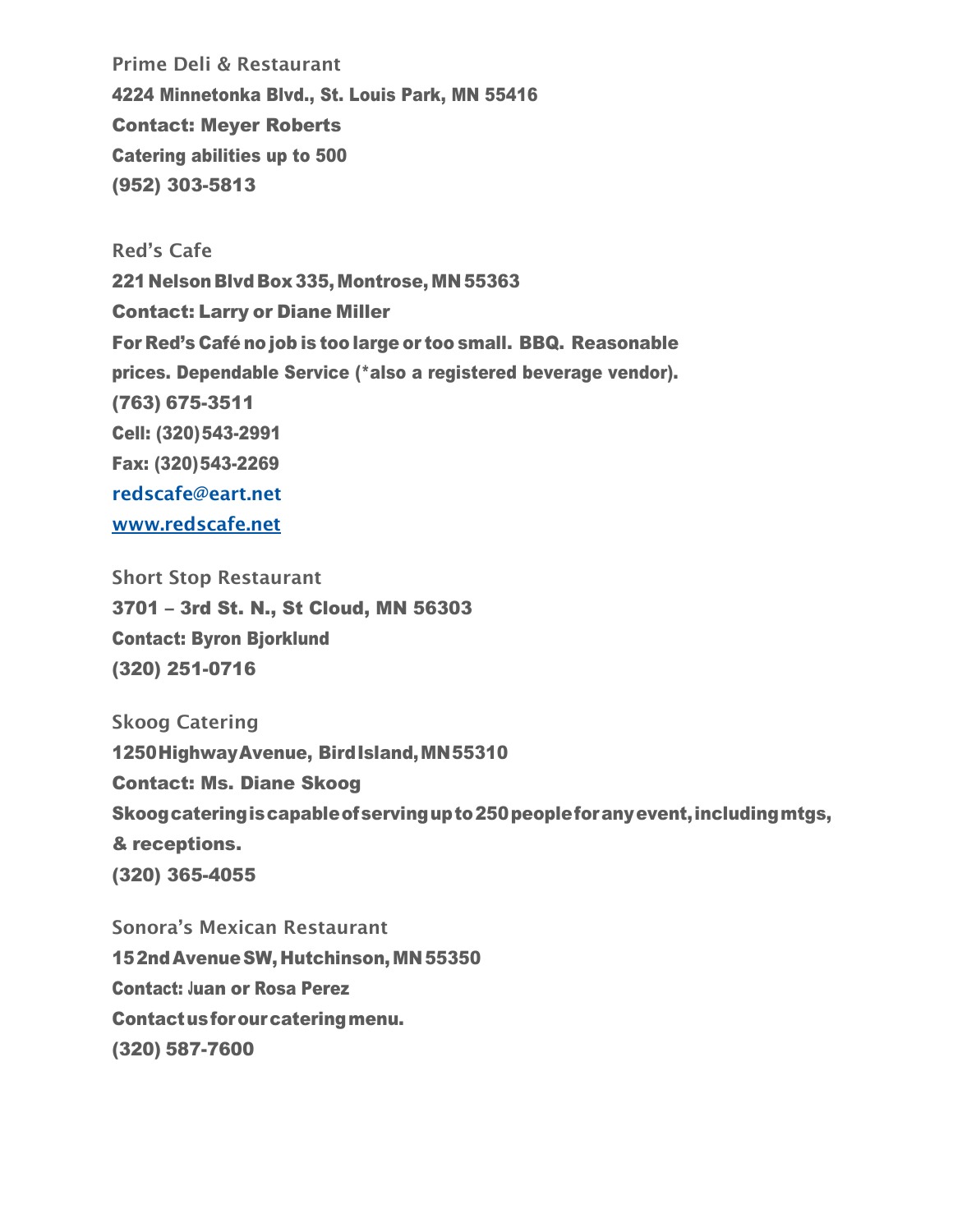Subway 1310 Hwy 15 South, Hutchinson, MN 55350 Subway is capable of serving up to 500 people for a lunch or dinner. (320) 234-9700 Fax: (320) 234-9701

**Subway** 204 Hwy 7 West, Hutchinson, MN 55350 Subway is capable of serving up to 500 people for a lunch or dinner. (320) 587-3074 Fax: (320) 587-3054

The Blue Note PO Box8473203rd St S, Winsted, MN 55395 Contact: Jacob or Rachel Schlagel Checkoutourmenuonlinea[twww.bluenoteballroom.com.](http://www.bluenoteballroom.com/) Don'tseewhatyou want? Call us and we will get it for you! (\*also a registered beverage vendor) (320) 485-9698 Fax: (320) 485-3756 [rachelschlagel@yahoo.com](mailto:rachelschlagel@yahoo.com)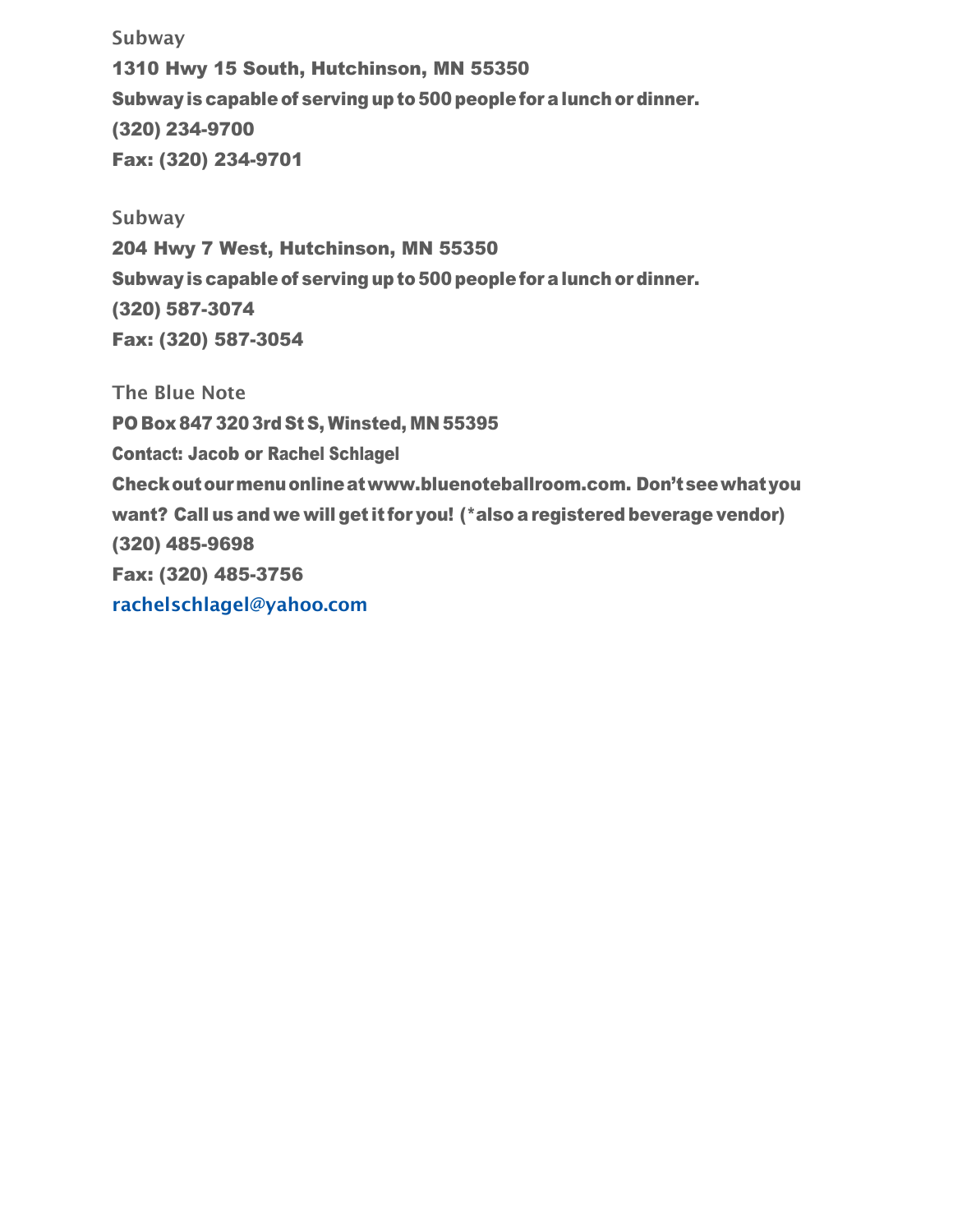## BEVERAGE VENDORS

Buffalo Wild Wings 1040Hwy.15S,Hutchinson,N55350 Contact: CliffCleveringa (\*alsoaregisteredfoodvendor) (320) 234-9453 [bwwhutchinson@gmail.com](mailto:bwwhutchinson@gmail.com)

Busters Bar & Grill 1325MadisonAve.,Mankato,MN56001 Contact: Rachael Hansen-Miller (\*alsoaregisteredfoodvendor) (507) 389-8999 [rlhmiller@live.com](mailto:rlhmiller@live.com)

Hollywood Sports Complex 15950CO Rd112,Watertown, MN 55388 Contact: Joe P. Swartzer (\*alsoaregisteredfoodvendor) (952) 955-2424

Main Street Sports Bar 16 Main Street North, Hutchinson, MN 55350 Contact: AngelaKaufmann (\*alsoaregisteredfoodvendor) (320) 296-9228 [mssb.ryan@yahoo.com](mailto:mssb.ryan@yahoo.com)

Muddy Cow 35 3rd Ave SE, Hutchinson, MN 55350 (320) 455-8034